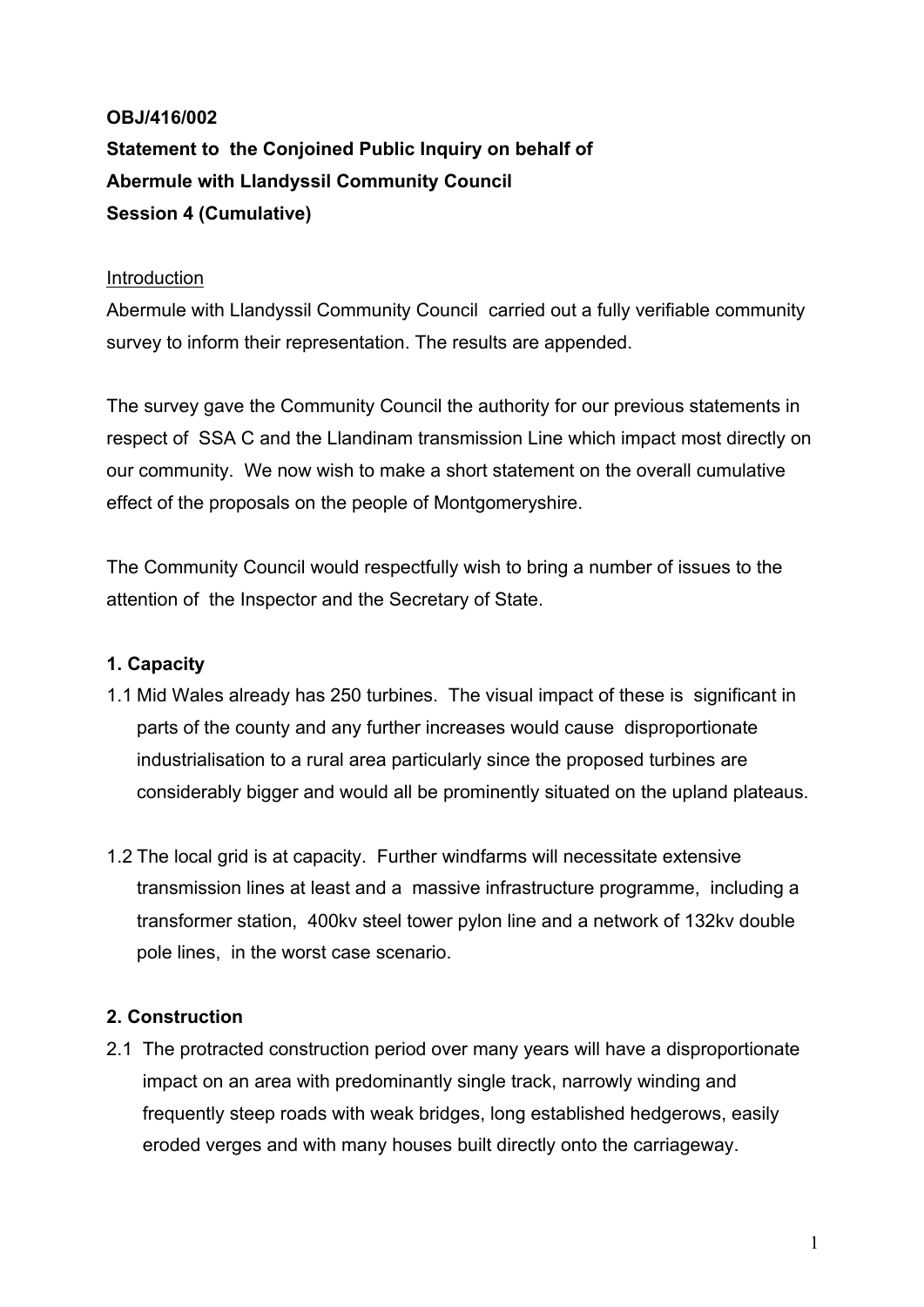- 2.2 The effects of construction transport will be widespread and directly or indirectly impact on many communities in Powys and beyond. Delays over many years could seriously compromise agricultural, tourism and businesses dependent on timely deliveries and distribution.
- 2.3 Given recent weather events there must be concerns regarding the possibility of local flash flooding but also the downstream effects on areas proximate to the Wye and the Severn. Removing large quantities of upland soils and peat and replacing them with deep concrete for turbines, crane pads and sub-stations and creation of many kms of 5 metre wide aggregate access tracks will inevitably reduce absorbency of the uplands as well as change their hydrology. The cumulative effects of this are unknown but could prove disastrous.

## **3. Economy**

- 3.1 Existing windfarms demonstrate that very few jobs are created other than possible short term construction work. Overall the socio-economic impacts are likely to be negative, particularly when considering our thriving tourist economy based largely on the attractions of panoramic views and tranquillity.
- 3.2 Similarly community benefits from existing local windfarms have provided no noticeable overall advantages to the host communities and such 'incentives' are unacceptable in the planning balance. They are no recompense for long term adverse effects across a wide area.

#### 4. **Balance**

- 4.1 The community council is supportive of unobtrusive small scale sustainable energy applications that do not adversely impact on others in the community but unanimously object to the imposition of large commercial windfarms and their infrastructure for so little benefit.
- 4.2 The consulted and legally binding Powys UDP requires that development takes account of the need to protect, conserve and, wherever possible, enhance the natural and historic environment. These proposals are in and affecting areas of high scenic quality that are also significant in our cultural heritage. These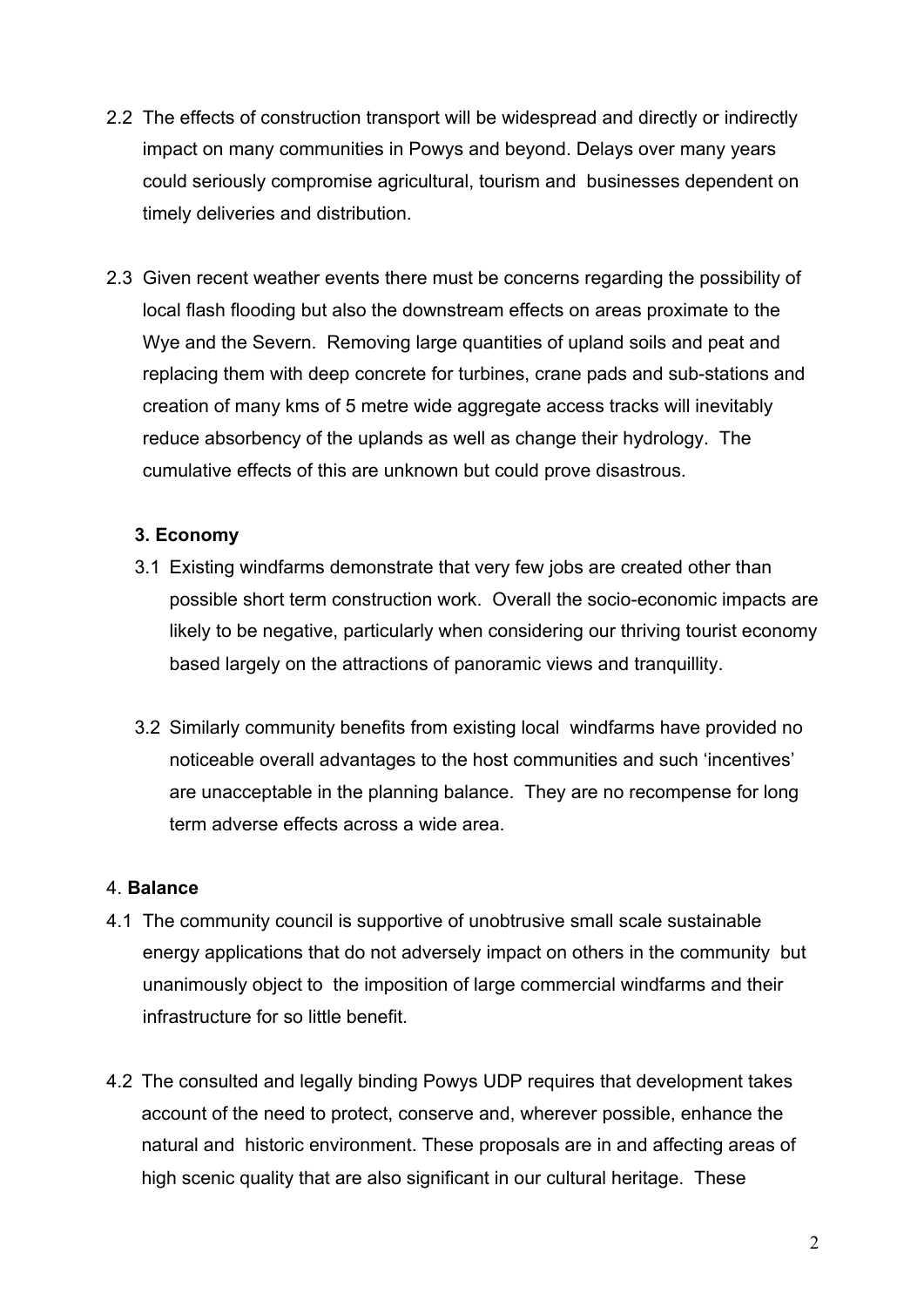proposals constitute industrial developments over an extensive area that will be visible for many kms. They fail the test of protecting, conserving and enhancing on every count.

4.3 Carbon savings are likely to be insignificant given construction on remote upland sites without grid connection and an average energy output totalling less than 150MW must be balanced against the impact on the unspoilt and varied landscapes, the livelihoods, sense of place and cultural heritage of Montgomeryshire. Our communities believe this is too high a price to pay for so little advantage.

#### 5. **Community Involvement**

- 5.1 As a Community Council we actively promote and facilitate community engagement in the shaping of localities. Our communities nor our council were consulted on plans to define Strategic Search Areas in Montgomeryshire and Radnorshire uplands. There is no mandate for the creation of a windfarm and transmission infrastructure industrialised landscape.
- 5.2 Many community and town councils have carried out community surveys and in all cases the overwhelming majority of respondents are opposed to the proposals before this Inquiry.
- 5.3 Montgomeryshire communities have a very special and strong affinity with their landscapes through many aspects of their lives. These proposals and others that will surely follow in a 'desensitised' area, would inappropriately dominate Montgomeryshire.
- 5.4 Concerns about the impacts of windfarms are often dismissed as being based on fear. Here in Mid Wales we know what windfarms are like. We know the distance over which even small turbines can be seen; proximate communities know the noise they make and the disturbing quality of massive moving objects and the loss of rides and walks they used to enjoy. We know they create very few local jobs and that areas that were once deep peat have been destroyed.